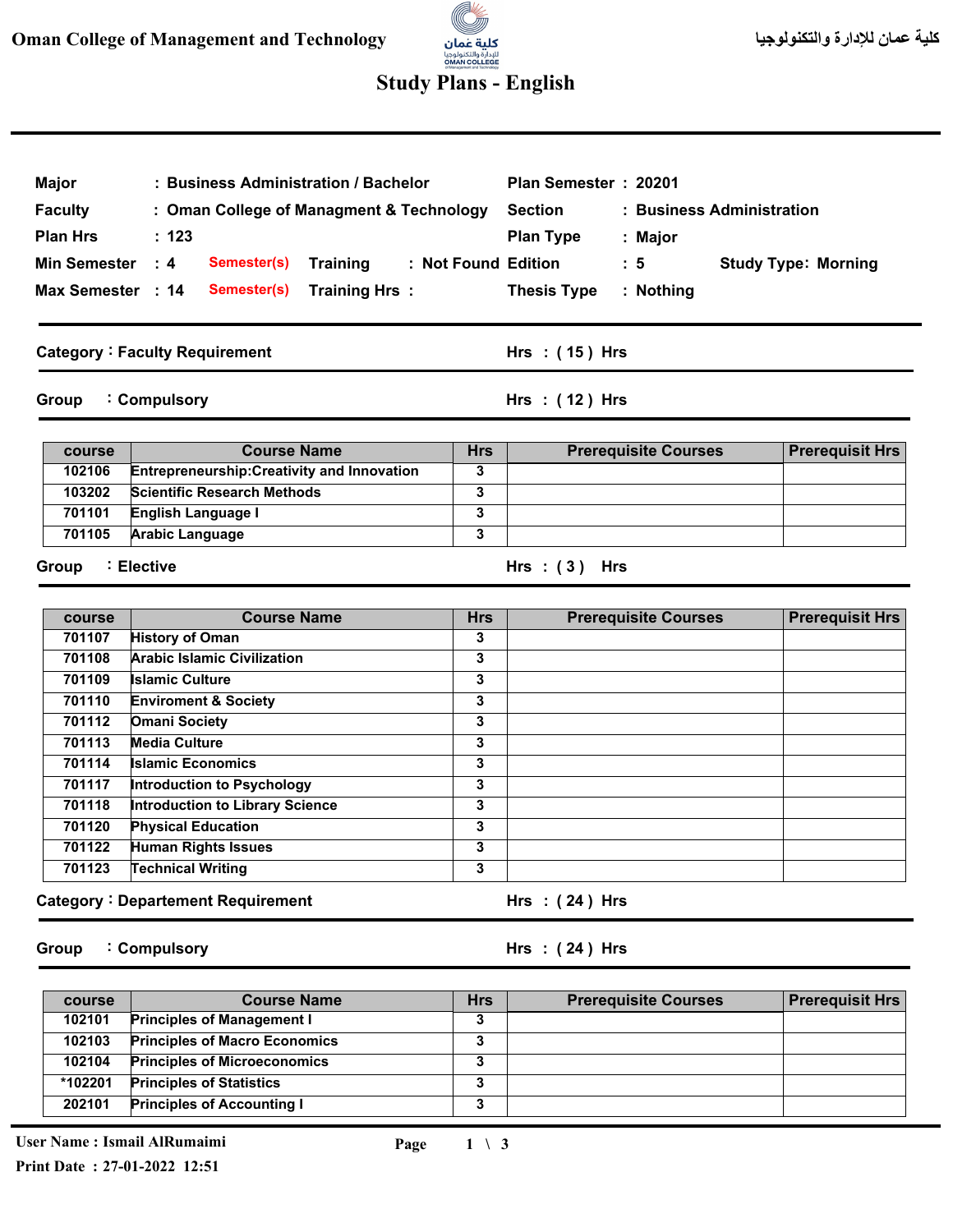

## **Study Plans - English**

| Category         | <b>Departement Requirement</b>                  |                 | Hrs $:(24)$ Hrs                               |                        |
|------------------|-------------------------------------------------|-----------------|-----------------------------------------------|------------------------|
| Group            | <b>Compulsory</b>                               |                 | Hrs $:(24)$ Hrs                               |                        |
|                  | <b>Course Name</b>                              |                 |                                               |                        |
| course<br>202102 | <b>Princples of Accounting II</b>               | <b>Hrs</b><br>3 | <b>Prerequisite Courses</b><br>((Pre) 202101) | <b>Prerequisit Hrs</b> |
| 302201           | <b>Principles of Finance I</b>                  | 3               |                                               |                        |
| 403201           | <b>Principles of Marketing I</b>                | 3               |                                               |                        |
|                  |                                                 |                 |                                               |                        |
|                  | <b>Category: Supporting Requirement</b>         |                 | Hrs: (78) Hrs                                 |                        |
| Group            | : Compulsory                                    |                 | Hrs: $(72)$ Hrs                               |                        |
| course           | <b>Course Name</b>                              | <b>Hrs</b>      | <b>Prerequisite Courses</b>                   | <b>Prerequisit Hrs</b> |
| 102102           | <b>Principles of Management II</b>              | 3               | ((Pre) 102101)                                |                        |
| 102202           | <b>Introduction to Public Management</b>        | 3               |                                               |                        |
| 103201           | <b>Commercial Law</b>                           | 3               |                                               |                        |
| 103203           | <b>Organization Behavior</b>                    | 3               | ((Pre) 102101)                                |                        |
| 103204           | <b>Computer Applications In Business</b>        | 3               | ((Pre) 102101)                                |                        |
| 103205           | <b>Commercial Statistics</b>                    | 3               | ((Pre) *102201)                               |                        |
| 103209           | <b>Human Resources Management</b>               | 3               | ((Pre) 102101)                                |                        |
| 103210           | Quantitative Analysis I                         | 3               | ((Pre) 103205)                                |                        |
| 103211           | <b>Production Management</b>                    | 3               | ((Pre) 102101)                                |                        |
| 103301           | Quantitative Analysis II                        | 3               | ((Pre) 103210)                                |                        |
| 103303           | <b>Small Business Management</b>                | 3               | (Pre)102101                                   |                        |
| 103313           | Knowledge Management                            | 3               | ((Pre) 102102)                                |                        |
| 103401           | <b>International Business Management</b>        | 3               | ((Pre) 102101)                                |                        |
| 103402           | <b>Management Information System</b>            | 3               | ((Pre) 103204)                                |                        |
| 103403           | <b>Organization Theory</b>                      | 3               | ((Pre) 102102)                                |                        |
| 103404           | <b>Strategic Management</b>                     | 3               | (Pre) 102101)                                 |                        |
| 103405           | <b>Graduation Project</b>                       | 3               |                                               |                        |
| 103406           | <b>Taking Decision Theories</b>                 | 3               | (Pre) 102102)                                 |                        |
| 103407           | Practice & Development of Administrative Skil   | $\mathbf{3}$    | (Pre) 102101)                                 |                        |
| 103408           | <b>Administration of Organizational Changes</b> | 3               | (Pre) 102101)                                 |                        |
| 103409           | <b>Recent Issues in Management</b>              | $\mathbf{3}$    | ((Pre) 102101)                                |                        |
| 203401           | <b>Managerial Accounting</b>                    | 3               | ((Pre) 202102)                                |                        |
| 403401           | <b>Consumer Behavior</b>                        | 3               | ((Pre) 403201)                                |                        |
| 403402           | <b>Marketing Management</b>                     | 3               | ((Pre) 403201)                                |                        |